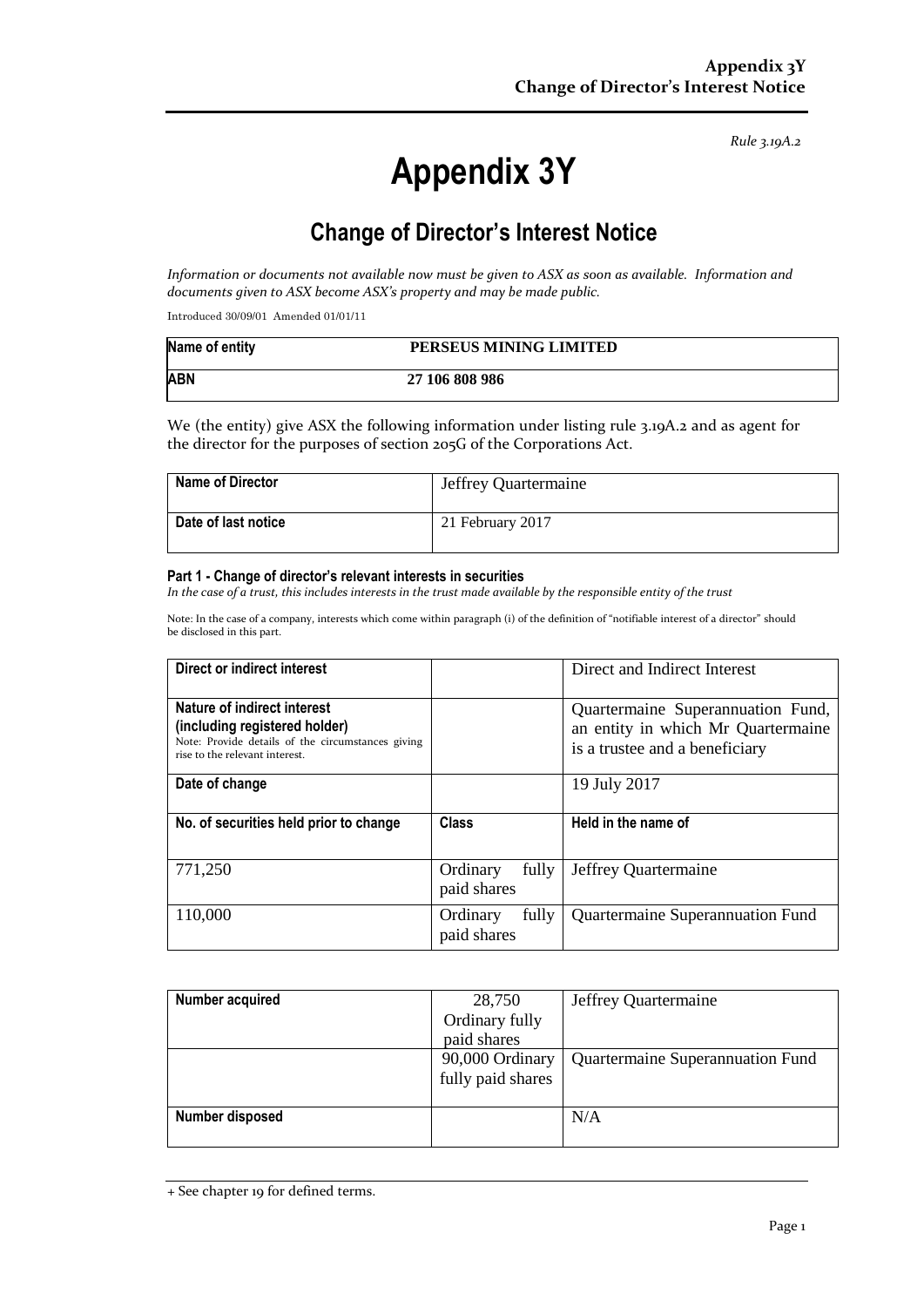| <b>Value/Consideration</b><br>Note: If consideration is non-cash, provide details<br>and estimated valuation |                         |       | \$0.28 per share                 |
|--------------------------------------------------------------------------------------------------------------|-------------------------|-------|----------------------------------|
| No. of securities held after change                                                                          | <b>Class</b>            |       | Held in the name of              |
|                                                                                                              |                         |       |                                  |
| 200,000                                                                                                      | Ordinary<br>paid shares | fully | Quartermaine Superannuation Fund |
| 800,000                                                                                                      | Ordinary<br>paid shares | fully | Jeffrey Quartermaine             |

| Nature of change                                                                                                                                   | On-market trade |
|----------------------------------------------------------------------------------------------------------------------------------------------------|-----------------|
| Example: on-market trade, off-market trade,<br>exercise of options, issue of securities under<br>dividend reinvestment plan, participation in buy- |                 |
| back                                                                                                                                               |                 |

## **Part 2 – Change of director's interests in contracts**

Note: In the case of a company, interests which come within paragraph (ii) of the definition of "notifiable interest of a director" should be disclosed in this part.

| <b>Detail of contract</b>                                                                                                                                                   | N/A                                                                                                                                                                                                                                         |  |
|-----------------------------------------------------------------------------------------------------------------------------------------------------------------------------|---------------------------------------------------------------------------------------------------------------------------------------------------------------------------------------------------------------------------------------------|--|
| Nature of interest                                                                                                                                                          | Each Performance Right can convert to one ordinary<br>share upon satisfaction of specified performance criteria<br>(primarily the comparison of the Company's total<br>shareholder return over a specified period against a peer<br>group). |  |
| Name of registered holder<br>(if issued securities)                                                                                                                         | N/A                                                                                                                                                                                                                                         |  |
| Date of change                                                                                                                                                              | 18 July 2017                                                                                                                                                                                                                                |  |
| No. and class of securities to which<br>interest related prior to change<br>Note: Details are only required for a contract in<br>relation to which the interest has changed | 2,000,000 Performance Rights                                                                                                                                                                                                                |  |
| Interest acquired                                                                                                                                                           | N/A                                                                                                                                                                                                                                         |  |
| <b>Interest disposed</b>                                                                                                                                                    | 833,334 performance rights expired due to vesting<br>conditions not having been met                                                                                                                                                         |  |
| <b>Value/Consideration</b><br>Note: If consideration is non-cash, provide details<br>and an estimated valuation                                                             | N/A                                                                                                                                                                                                                                         |  |
| Interest after change                                                                                                                                                       | 1,166,666                                                                                                                                                                                                                                   |  |

<sup>+</sup> See chapter 19 for defined terms.